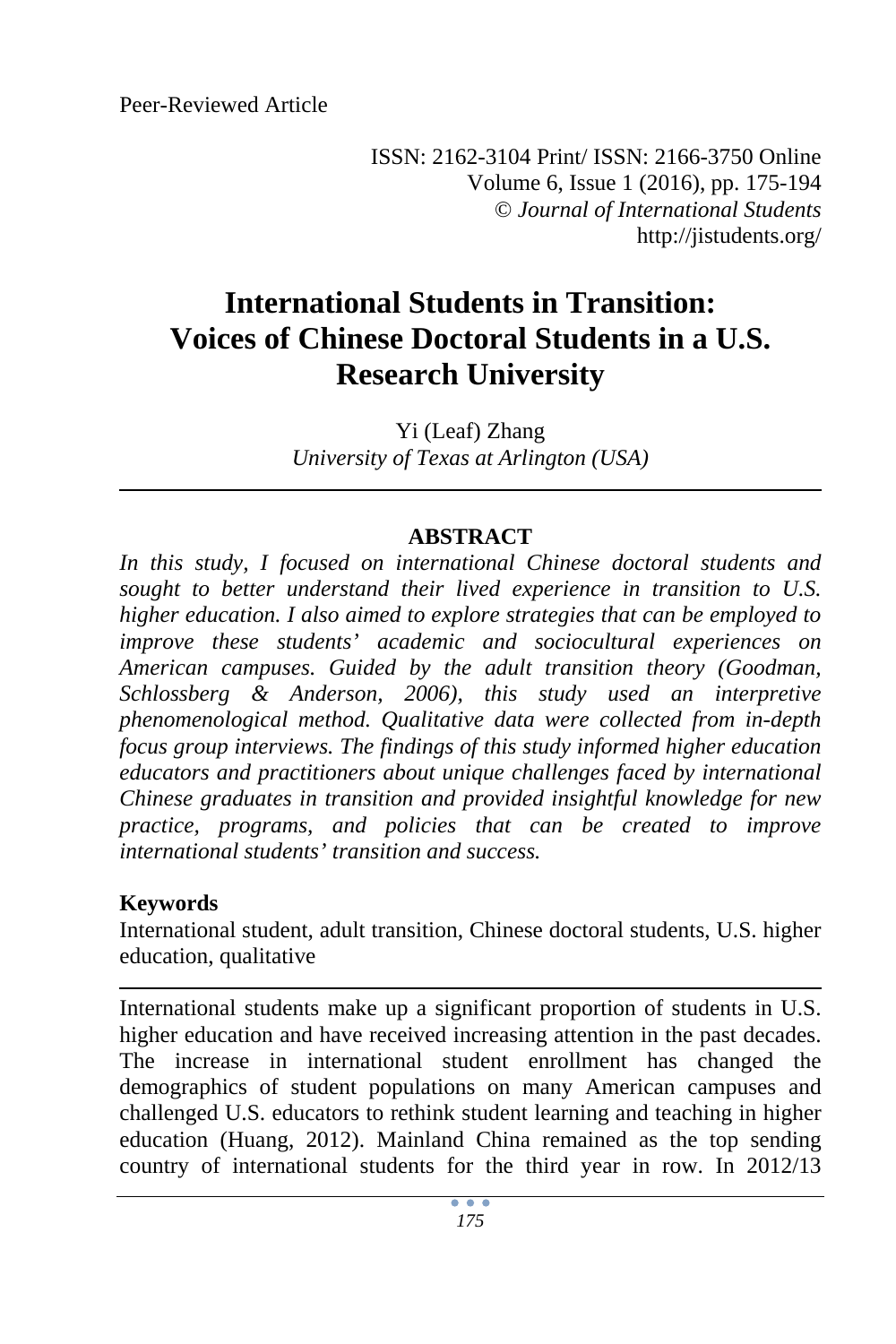academic year, 235,597 Chinese students enrolled in U.S. higher education, which constituted more than one fourth of the total international student population in the U.S. (Institute of International Education, 2013a). The majority of these Chinese students (43.9%) study at a graduate level (Institute of International Education, 2013b) and represent a significant percentage of international students obtaining doctoral degrees each year. Approximately 40% of all doctoral degrees granted in 2011 to international students went to citizens from mainland China (National Science Foundation, 2012).

International students, particularly those who enrolled in doctoral programs, are important contributors in many fields of study, such as medicine, science, engineering, mathematics, and technology (Brainard, 2005; Le & Gardner, 2010; Feller, 2005). They not only contribute to research activities in these fields, but also serve as teaching assistants for various undergraduate courses and laboratory sections (Peterson, Briggs, Dreasher, Horner, & Nelson, 1999). As with other international student groups, international doctoral students provide opportunities for American students to explore different cultures, to be exposed to multiple points of view, and to gain a better understanding about diversity (Dalton, 1999; Heyward, 2002). International students are also significant contributors to the U.S. economy. During the 2011/12 academic year, international students and their dependents contributed more than \$21 billion dollars to U.S. economy (NAFSA, 2012).

Despite the significant contribution of international students to the U.S. and the large proportion of international Chinese doctoral students, it is relatively unexplored how these students perceive their own experiences in transition to U.S. higher education. Although researchers have studied international students' adjustment and acculturation, international students are usually treated as a homogenous group. It remains relatively unknown how international Chinese doctoral students perceive their own transition experience in the U.S. Therefore, in this study I focused particularly on the important population of Chinese doctoral students and sought to better understand the actual lived experience of these students at a researchintensive institution.

#### **LITERATURE REVIEW**

#### **International Students' Adjustment in Transition**

For any graduate students, regardless of their nationality and native language, transition to graduate school is a challenging process. Tinto (1993), who focused on domestic graduate students, suggested that graduate students experience challenges of both academic and social integration.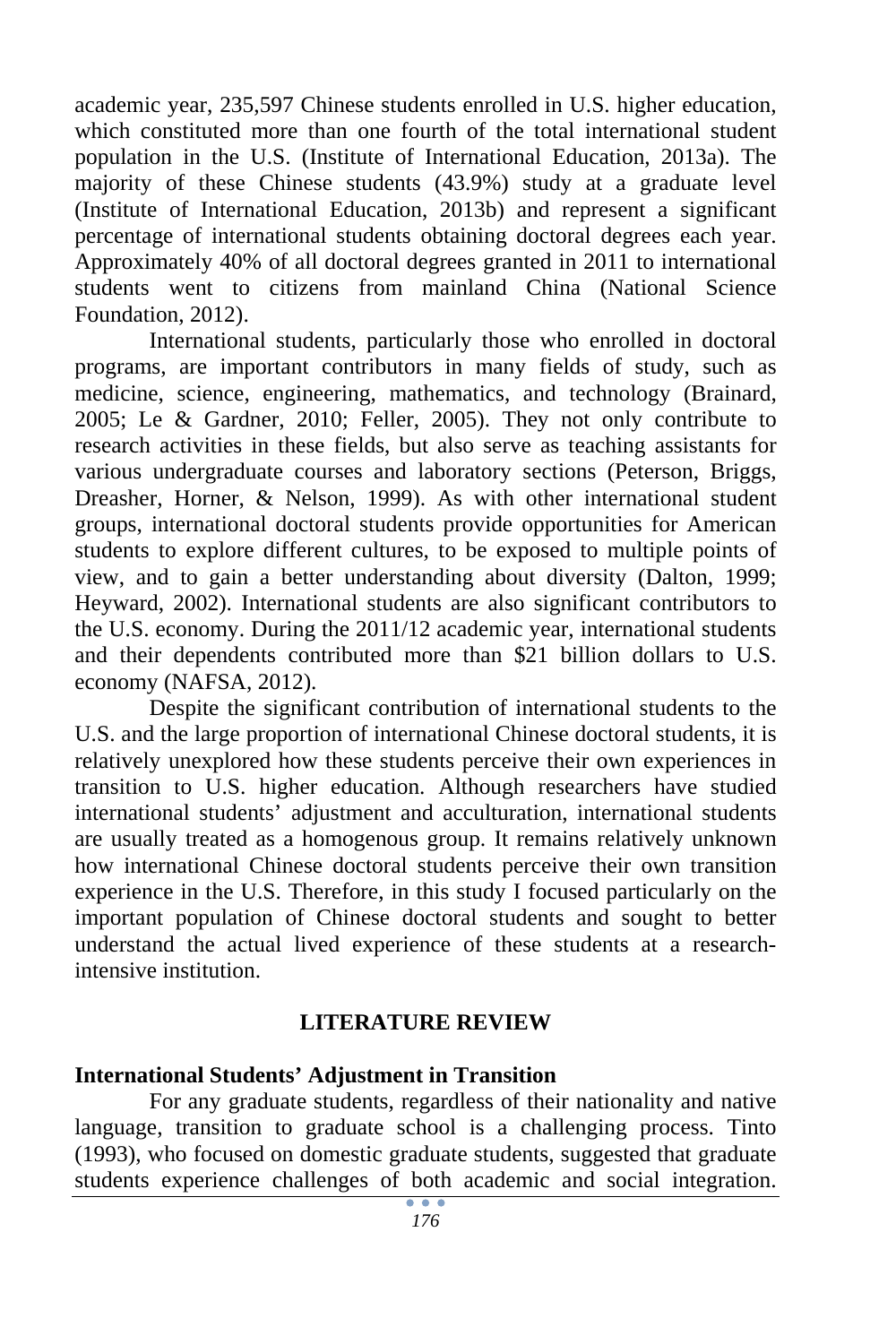Tinto's findings could be applicable to international Chinese students pursuing doctoral degrees in the U.S. as they need to make adjustments in both academic and social environments. Numerous studies (e.g., Andrade, 2006; Ballard & Clanchy, 1997; Choi, 2006; Lee & Carrasquillo, 2006; Lin & Yi, 1997) have been conducted regarding specific challenges that international students encounter on American campuses. Focusing on international Asian students in the U.S., Hung (2006) found that these students tend to have two essential problems: incompetence in academic English, and unfamiliarity with the new learning environment.

Language barriers were reported to be the most challenging issue, particularly to those non-English native speakers (Mori, 2000; Sato & Hodge, 2009). Lack of English proficiency could obviously impact students' academic performance. Consequently, academic challenges could make students' transition to a new learning environment more difficult (Lin & Yi, 1997). In some cases, the language difficulty may decrease international students' confidence in their academic success (Sato & Hodge, 2009). Researchers (Hayes & Lin, 1994) also indicated that language barriers could impede international students from engaging in social interactions with American peers and local communities.

In addition to language barriers, international students' experience in U.S. higher education is highly associated with their experience in the U.S. culture (Kim, Yang, Atkinson, Wolfe & Hong, 2001). International students could experience severe stress at school when adjusting to a different culture (Chen, 2000; Rahman & Rollock, 2004). They were also found more likely to have psychological or mental issues compared to their American peers (Leong & Chou, 1996; Mori, 2000). Asian international graduate students, in particular, felt marginalized and had difficulties engaging in social activities with their White peers (Sato & Hodge, 2009).

Social support was another factor that significantly affects international students' adjustment. Researchers (Hechanova-Alampay, Beehr, Christiansen, & Van Horn, 2002) pointed out that international students tended to experience less social support than domestic students due to a greater distance from their parents and friends. Focusing on the doctoral experience of Asian international students in science, technology, engineering, and mathematics, Le and Gardner (2010) indicated that support from faculty, advisors, and peer graduate students was an important asset for these students. Perrucci and Hu (1995) found that international graduate students' contact with American students was positively related to their level of satisfaction with academic programs. In contrast, limited social contact in the host country could increase the students' degree of anxiety, depression, and alienation (Chen, 1999).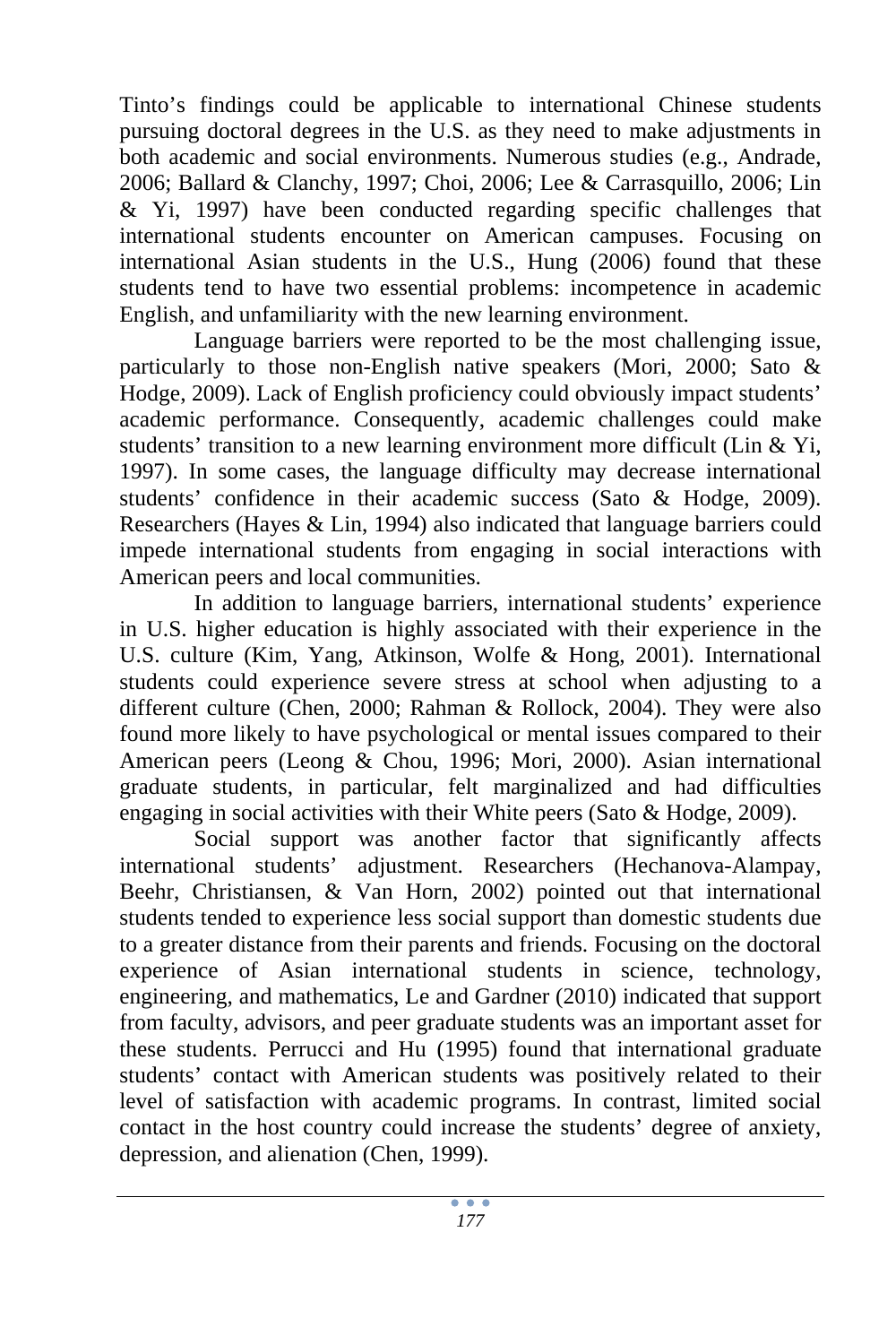#### **International Chinese Students' Transitioning Challenges**

Similar to international students from other nations, Chinese international students face academic and cultural challenges in transition. In fact, these students are one of the international groups that experience greater challenges adapting to the American educational system due to the difference between education in China and the U.S. (Yan & Berliner, 2009). Numerous researchers (e.g., Jin & Cortazzi, 2006; Nelson, Badger, & Wu, 2004; Wilson, 2001) have studied social distance and its impact on Chinese international students' learning experiences in Western cultures. These researchers indicated that challenges faced by Chinese learners could be attributed to the Confucius cultural heritage and the collectivism social context.

Chinese education is viewed as teacher centered, content based, and test driven (Wang & Kreysa, 2006). Chinese students have been portrayed as diligent learners, but passive, obedient to authority, and having fear of showing different opinions to the instructor (Carson & Nelson, 1996; Dunbar, 1998; Flowerdew, 1998; Kennedy, 2002; Samuelowicz, 1987). Thus, it is not surprising that Chinese students are not comfortable with U.S. classroom activities, such as participating in group discussions, raising questions in class, and engaging in critical argumentations (Durkin, 2011). In addition to adjusting to a different learning environment, Yeh (2000) pointed out that Chinese international students were more likely to be overlooked on their psychological stress and transitioning challenges in the U.S. because normally they were viewed as students with good work ethics and overachievers.

Although the previous literature studied thoroughly on challenges and difficulties that international students normally encounter in U.S. higher education, most of the literature available is monolithic in nature. In other words, these studies did not distinguish differences between undergraduate, master's, and doctoral experiences nor acknowledge international students are a heterogeneous population. Therefore, I intentionally focused on doctoral students from mainland China and aimed to understand how they perceive their transition from a Chinese education setting into an American one.

## **Theoretical Framework**

This study employed adult transition theory (Goodman, Schlossberg, & Anderson, 2006) as its framework and particularly focused on international Chinese doctoral students' transition experiences from an individual perspective. This framework provides a theoretical foundation to understand adult development in transition, as well as coping strategies that can be used to assist individuals experiencing a transition. In addition, this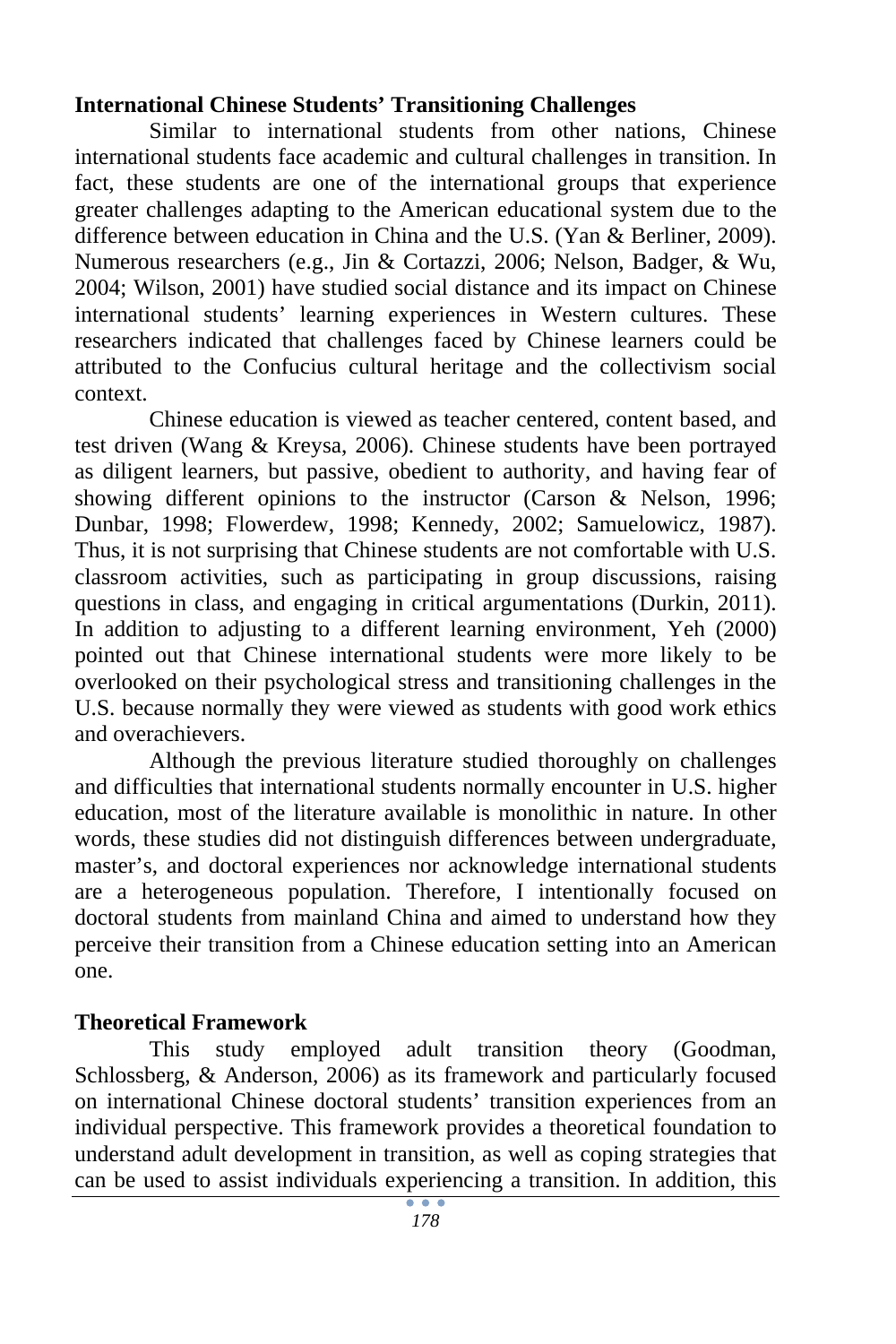theory articulates that each individual may handle transition differently and acknowledges personal differences.

According to Goodman and colleagues (2006), a transition is defined as "any event or nonevent that results in changed relationships, routines, assumptions, and roles" (p. 33). The transition can be classified as anticipated, unanticipated, or nonevents. Chinese doctoral students may experience one or a combination of all three types when transitioning to U.S. higher education. Throughout the transition, individuals may obtain personal growth, but decline is also a possible outcome. Goodman and colleagues identified four major factors that play significant roles in managing adults' transition and may influence their transition outcomes. These factors are situation, self, support, and strategies, also known as 4*S* factors. Each factor can influence Chinese doctoral students' persistence, retention, and success in pursuing doctoral degrees in the U.S.

#### **METHOD**

In order to explore the essence of shared meaning of the international Chinese graduate students' experiences, I adopted phenomenology as the guiding methodological framework (Moustakas, 1994). Data were primarily collected through focus-group interviews and field notes taken at the interviews.

#### **Research Site and Participants**

All participants were enrolled at a large research-intensive, landgrant University in the Midwestern U.S. In the academic year of 2010-2011, it enrolled over 28,000 students in a wide range of academic majors. Potential respondents were identified through purposeful and referral sampling (Esterberg, 2002). Participants were chosen from students who grew up in mainland China and have not had any experiences in studying overseas prior to pursuing a doctoral degree at the Midwestern University. All of the participants were enrolled in doctoral programs with an F-1 student visa. Recruited by snowballing sampling technique, ten doctoral students from mainland China participated in the study. These participants were from different majors and six of them were female. The average age of the participants was 26.4, with a range of 23 to 32 years of old. They were given pseudonyms of Anling, Bang, Congshan, Diya, Enyang, Feng, Gangdu, Hua, Jiaming, and Kai. Table 1 presents detailed information of these participants.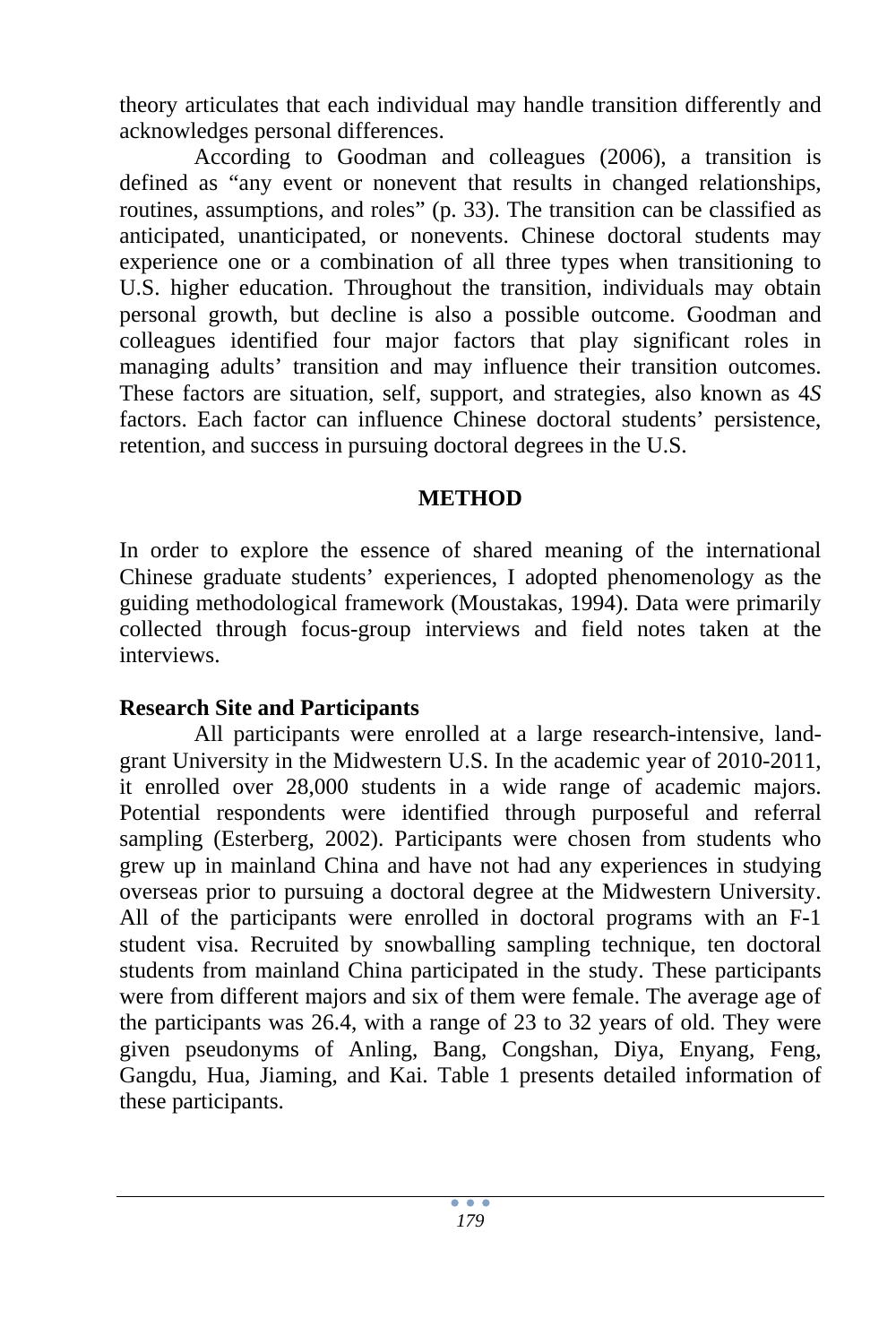| Pseudonyms | Gender | Age | Major                         |
|------------|--------|-----|-------------------------------|
| Anling     | Female | 28  | <b>Business Management</b>    |
| Bang       | Male   | 23  | <b>Computer Science</b>       |
| Congshan   | Male   | 27  | Chemistry                     |
| Diya       | Female | 25  | Communications                |
| Enyang     | Female | 23  | <b>Biology</b>                |
| Feng       | Female | 25  | <b>Electronic Engineering</b> |
| Gangdu     | Male   | 31  | <b>Educational Leadership</b> |
| Hua        | Female | 26  | Physics                       |
| Jiaming    | Female | 32  | Curriculum and Instruction    |
| Kai        | Male   | 24  | Agriculture                   |

Table 1. *Demographic Characteristics of the Participants* 

## **Data Collection**

Data were mainly collected from two focus group interviews in spring 2011, each of which consisted of five participants and lasted approximately 90 minutes. The interview questions were open-ended and semi-structured. These questions were developed based on a pilot interview with two students and revised after expert reviews. The questions centered on the participants' academic, social, and cultural experiences of their arrival in the U.S. I asked participants to discuss difficulties and challenges they have encountered as well as strategies that they applied. I also asked them how their experiences of studying in the U.S. impact their lives and what they have gained from this experience. To provide a natural conventional situation for the participants, interviews were conducted in their native language, Mandarin Chinese. Field notes taken at the interviews were also collected for this study.

## **Data Analysis**

The interviews were audio recorded and verbatim transcriptions were created for further analysis. The interview records were first transcribed into Chinese and then translated into English. The translation of the transcription was reviewed by two Chinese scholars at the university who have extensive experience translating between Chinese and English. The transcripts were open coded through a first review to identify initial topics or subjects (Esterberg, 2002). Thematic findings were created following additional inductive analyses of categories and coded data. The transcription and its English translation were sent back to each respondent for accuracy checks. Each respondent was invited to add clarification and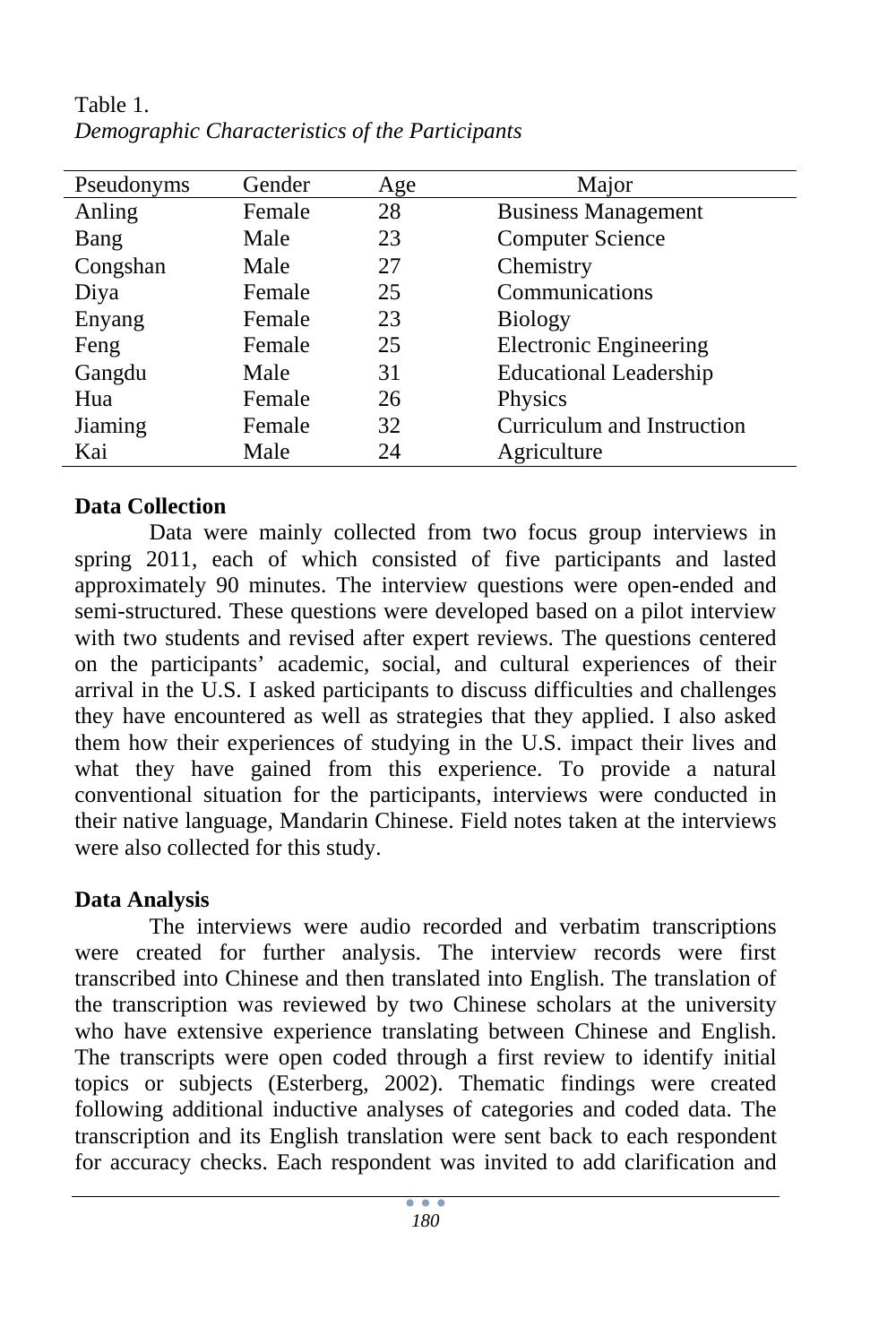additional information. In so doing, participants had additional opportunity to review, revise, or modify their initial responses. The review resulted in few minor changes and some additional comments regarding their academic and social lives in transition.

#### **Trustworthiness**

Trustworthiness cannot be achieved unless "findings as closely as possible reflect the meanings as described by the participants" (Leitz, Langer, & Furman, 2006, p. 443). I used several methods to ensure trustworthiness in this study. First, I included doctoral students from a wide variety of majors across the campus to get a fuller understanding of the transition experiences of Chinese students in doctoral programs. Second, I asked the respondents to check the content of the interview transcripts and their translation to enhance the trustworthiness (Lincoln  $& Guba, 1985$ ). Additionally, the interviews were conducted in the participants' native language, which allowed them to fully engage in conversations. The translation of the interviews were conducted by experienced translators and reviewed by the participants.

#### **Limitations**

Although this study contributed to the literature in international students' transition, several limitations exist that should be addressed. As with all qualitative research, the findings of the study were not optional for external generalizability. Interpretation of the findings should be carefully used since the emphasis of the study was on reviewing Chinese doctoral students' transition experiences at a U.S. research university. Second, this study conducted focus group interviews without additional follow-up interviews. This may limit the depth of information collected. Third, this study was limited to perspectives of international Chinese doctoral students only. Adding views of American students, faculty, and administrators could lead to more profound findings and more holistic pictures of transition issues of these students.

#### **FINDINGS**

All of the respondents shared their transition experiences and concerns, which were related to mastering a new language, adapting to a new culture, and adjusting to a new academic environment. These respondents also shared their internal changes through interactions with the external environment. Although all respondents were in a relatively early stage of transition, they had seen changes in themselves. The respondents' transition experiences were characterized into three themes: 1) being as an ESL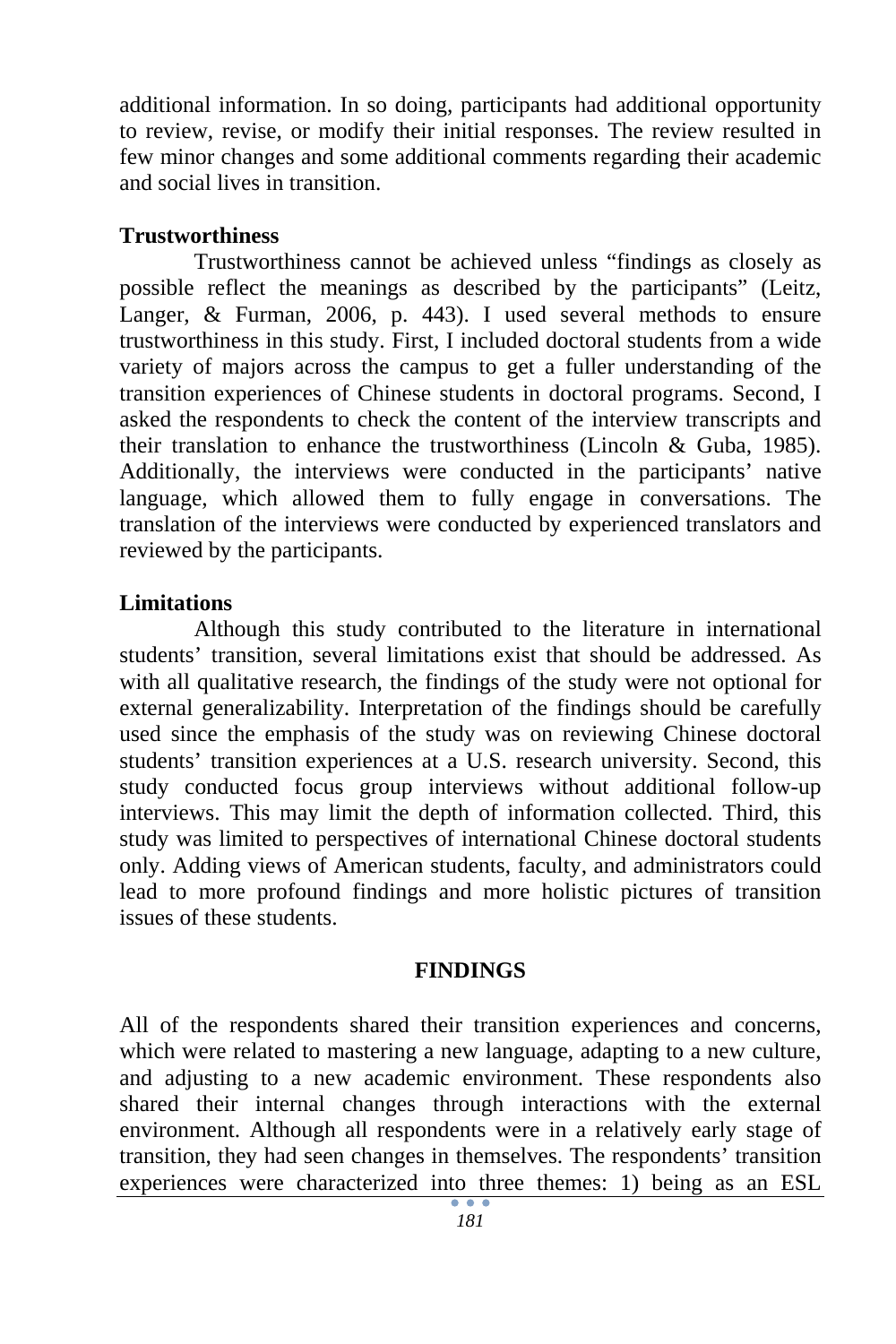learner, 2) tension in relationships, and 3) changes of self-identification.

## **Being an ESL Learner**

The respondents had heated discussions about their experiences in doctoral programs at the research university. Being an ESL leaner emerged as a prevalent theme in the conversations. These respondents discussed their experiences in classrooms, interactions with faculty and peers, and concerns of being ESL learners on campus.

**Silence in the Classroom.** Interviews with the participants provided evidence that the Chinese doctoral students were facing difficulties in transitioning to U.S. higher education, particularly to the learning environment in face-to-face classrooms. Diya noted that students in the U.S. are more active in class presentations and discussions while Chinese students tend to remain silent during the activities. She also pointed out that as compared to Chinese faculty, instructors in U.S. play a less dominate role in teaching and learning. As she recommended to other respondents, "Speaking in class is an important way to secure a good score." Jiaming echoed that the more a student speaks in class, the better score for class participation he or she could receive. Although most of the respondents noticed the differences between the two classroom cultures, many viewed the adjustment as a challenging process. Diya did not want to be labeled as a "silent Chinese" but was struggling with changes. She regarded the transition between the two different classroom environments as "a vicious circle."

> Being silent in the classroom was like a vicious circle. I blamed myself every time for not participating in class discussions but the more I blame myself, the more hesitant I become to share my opinions with my classmates.

**Being treated as invisible.** Admission to highly competitive doctoral programs at the research university demonstrated that the respondents were well prepared for academic study and graduate research. However, this may not guarantee that the students were confident in achieving academic success. Indeed, many were defeated in doctoral studies because they felt that they were being treated as less qualified as compared to American students or regarded as someone invisible. Anling indicated that it was counteractive to her effort of engaging in class discussion when her professor did not seem to care about what she wanted to share.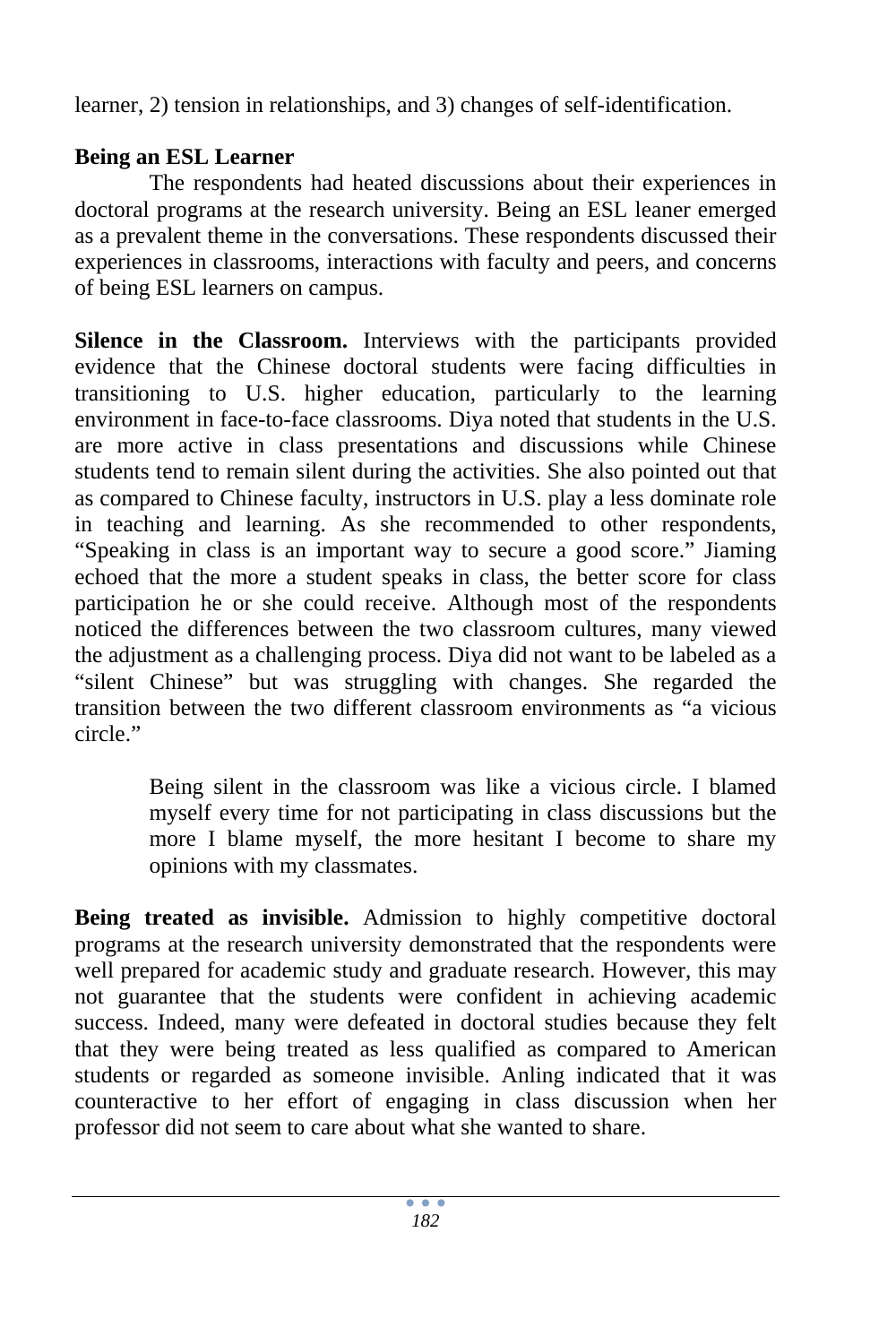I always sit in the first row in the classroom with other three Chinese students so we could be better focused on the lecture…. The professor usually skips our row to only talk to the rest of the class…feels like we were not there. I know that we do not volunteer much to answer his questions…not that we do not want to participate, it just takes us longer time to organize our thoughts in English. We felt being treated as if we were not as intelligent as American peers.

With a similar experience, Enyang reported that an American male student in her study group never responded to her questions in email and even walked away from her when she was explaining her ideas to him.

> I explained to him and the other students in my study group what I thought about the project. His response was simply "I don't understand." So I was explaining again but he just walked away from the discussion.

**Lack of Support for ESL Learners.** Another challenge of being an ESL learner is lack of support for and understanding of ESL learners in doctoral programs. The respondents reported that although there were resources and support for ESL learners, many of them were at the college level and catered to undergraduate students. Gangdu expressed an urge to improve his English in academic writing, but unfortunately the university writing center was only available for undergraduate students.

The needs of ESL learners were overlooked by instructors in graduate programs. Kai remembered a discouraging conversation with his professor after the first class.

> I went to the professor for some clarification about the information that he presented in his lecture. I expressed my concerns of being an ESL learner and indicated that I may need additional help from him. Before I finished my sentence, he responded directly, "Sorry, I cannot help. You need to go back to your ELS teachers."

Kai repeated several times during the interview that this was the only incident that he had ever encountered in his academic study at the research university. He emphasized that other professors he had met were understandable and supportive. However, he did confess that this conversation discouraged him from pursuing a doctoral degree.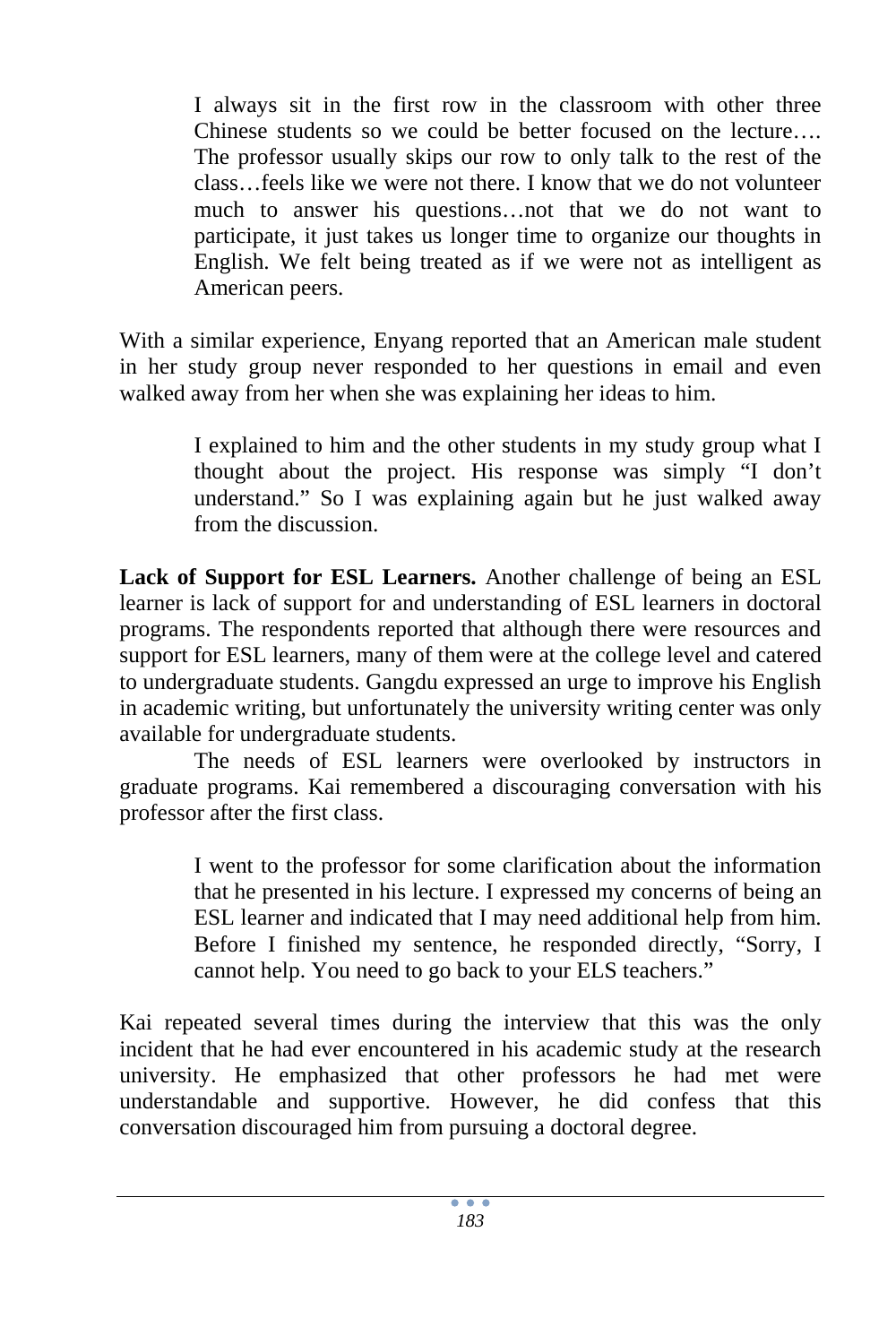## **Tension in Relationships**

The participants consented that transitions had a significant impact on their interpersonal relationships. Coming to the U.S. may cause dramatic changes in their interpersonal relationships: old ones may end and new ones would emerge. The respondents found it challenging to maintain old relationships as well as initiating new friendships when transitioning to a new culture. They also faced challenges of balancing social life and academic study.

**Maintaining a Relationship.** Distance was reported by the respondents as a significant obstacle in maintaining a relationship although the Internet and other technologies are heavily used to bridge the gap of time differences and geological distance. Several respondents felt that, after they came to the U.S., they grew apart from those whom they have had a close relationship with. Feng sensed detachment from his best friends from middle school soon after he began his journey at the research university.

> I never thought that our friendship will be changed because we are at different places, but I started to feel increasing disconnections with my best friends in China…. When I want to call them I have to think twice what time it is in China. I also feel that we do not have much in common to share any more…. I guess it because that we are on different life paths now.

**Forming New Friendships.** The respondents regarded lack of English proficiency as an obstacle to establish new friendships with students from different linguistic backgrounds. Kai enjoyed meeting new people but reported English as a barrier that keeps him from being fully engaged in opportunities of making new friends.

> I was invited by my roommate to hang out with her friends a couple of times, but I felt like an idiot. I only understood parts of their conversations. I felt lost when they were making jokes and became tired of always asking for an explanation.

Hua was excited to meet new people on campus, but soon she found it difficult to really become a member of an existing community. She recognized that getting to know new people was not equivalent to making new friends; friendships do not happen overnight.

> I added over 50 "friends" to Facebook during the first few weeks, but I still felt I have nobody to talk with when I am lonely.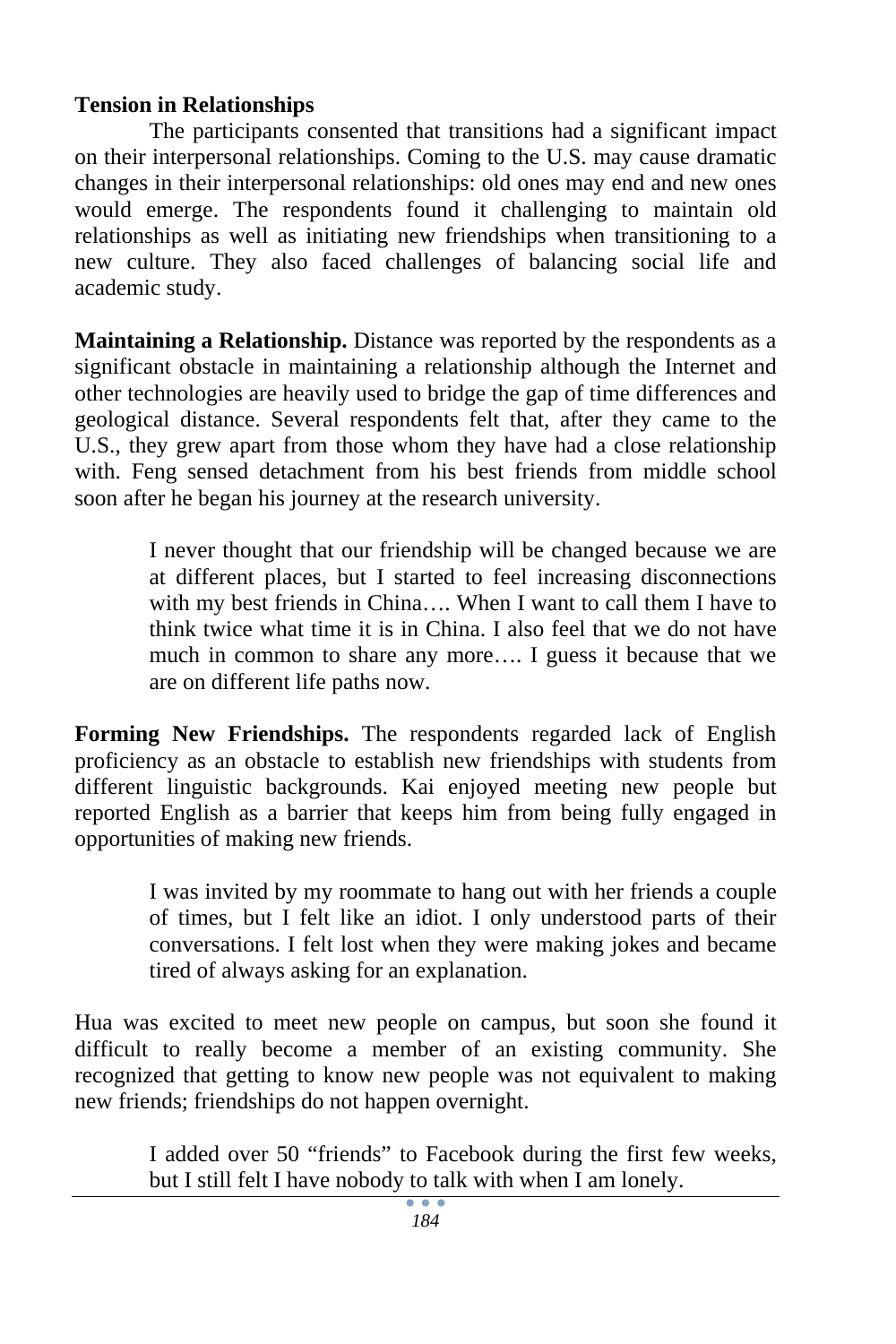**Balance between School Work and Social Life.** Most of the respondents reported that there was a tension in balancing school work and social life, especially during their first semester. Congshan experienced struggles with his homework, research responsibilities, and lab experiments. He indicated that he could not afford participating in social activities when trying to survive in such a competitive doctoral program.

> Everyone told me that I have to study hard to pass the qualifying examination. I spent almost all of my time in my office, lab, and the library. Plus work, research, and homework, I have to take English classes in order to be qualified as a graduate teaching assistant. I had barely enough time to eat and sleep.

Other respondents expressed similar experiences. Although they would like to spend more time meeting with new friends they set their academic study as the priority when there is a conflict between the two.

## **Changes of Self-Identification**

Reflecting on their learning and living experiences in the U.S., the respondents confirmed that they were different from their past selves whether they had a rough or smooth transition. The most frequently reported changes include becoming more attentive to cultural diversities, more tolerant with differences, and becoming a more responsible adult.

**Cultural Awareness.** Most of the respondents indicated that their experiences of studying in the U.S. had fostered a broader cultural awareness and a better preparation for multicultural understandings. Diya referred to understanding a new culture as a different experience of learning a new subject: book knowledge is important but personal experience is essential.

> Living in the U.S. provides me with an opportunity to meet people from diverse cultural backgrounds. Book knowledge about cultural differences did not become relevant until I experienced it myself.

**Tolerance with Differences.** The respondents consented that they became more tolerant with differences as being exposed to cultural diversities in local communities, classrooms, and campus activities. Bang found himself becoming more interested in different views and opinions. In fact, he appreciated every opportunity of communicating with people who had dissimilar perceptions.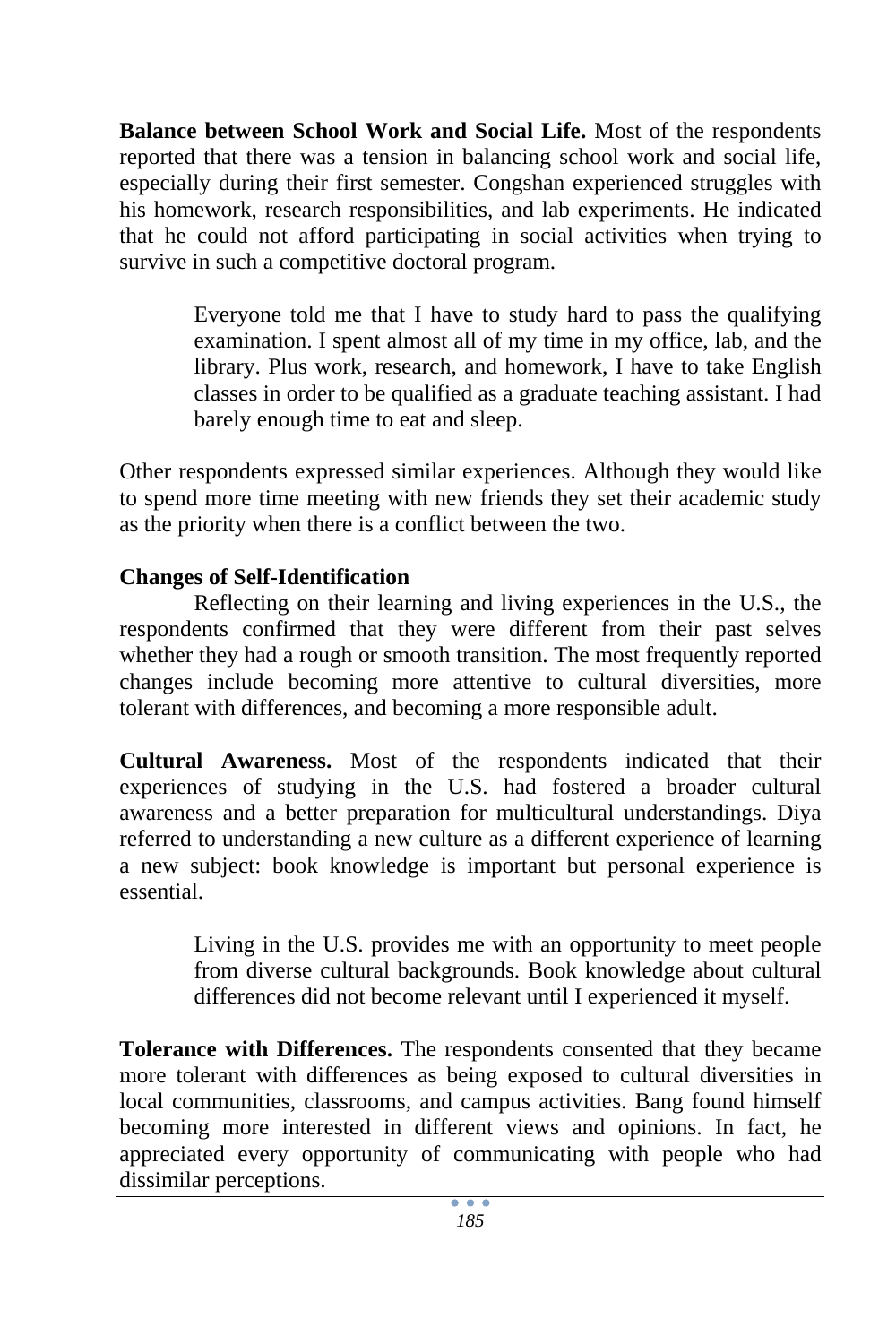Talking to different people is really fun. It is like a chance to live another life. We should never judge how others should act merely based on our own experiences. Rather, we should have eyes to see the beauty of differences and a heart to appreciate them.

**Becoming a Responsible Adult.** Being far away from home and family, the respondents agreed that the U.S. experiences helped them become more mature individuals and more responsible adults. Enyang never needed to take care of things such as cooking, grocery shopping, or doing laundry when she was living with her parents in China. She struggled to manage her own life when she first came to study in the U.S. At the time of being interviewed, Enyang was glad to share with the group how much she had achieved in the past year.

> I never considered how much time you could spend on cooking when you don't know how [laugh]. I am now very proud of myself that I am becoming a good cook…. I enjoyed the feeling that I can take good care of myself and feel more grown-up.

#### **DISCUSSION**

Through group sharing and discussions, this study revealed challenges that international Chinese students experienced in doctoral programs at a research-intensive university. The findings of the study indicate that issues of the Chinese doctoral students in transition are more likely to be neglected compared to undergraduate students because they are normally viewed as more mature, better prepared for academic studies, and less financially challenged – all of them received stipends from the institution by serving as a teaching or research graduate assistant. According to Goodman and colleagues (2005), the students' transition experiences are discussed from four perspectives: situation, self, support, and strategies.

#### **Situation**

Respondents reported coming to study in the U.S. as a positive *situation* although they encountered expected and/or unexpected difficulties. These students' decision to study in the U.S. was anticipated and all considered being admitted to a U.S. doctoral program as a significant accomplishment in their life. It is deeply rooted in Chinese traditional culture that academic achievement is an honor to the self and the family (Yan & Berliner, 2009). All of the participants had a thorough academic preparation prior to their application. That is, all of the respondents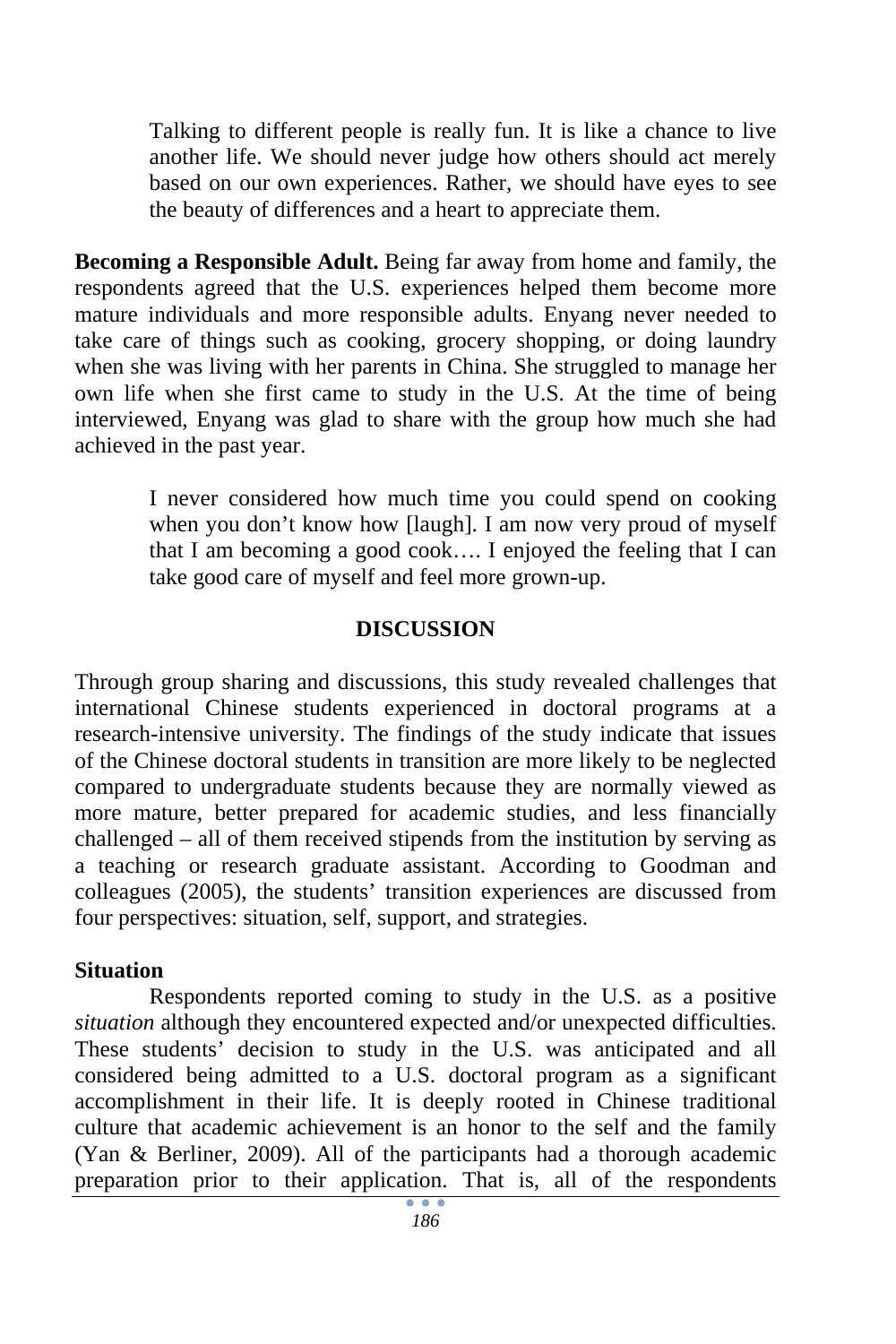performed well on the Graduate Record Examinations (GRE) and English proficiency tests: Test of English as a Foreign Language (TOEFL) or International English Language Testing System (IELTS). This echoed with other research (Le & Gardner, 2010; Sato & Hodge, 2009) that international Asian graduate students are hard-working, self-efficient, and highly motivated to accomplish academic success.

However, the unanticipated challenges, such as unsupportive conversations with professors and peers, challenges in establishing new relationships, and difficulties of balancing study, work, and social life, led the respondents to feel defeated and unconfident in their transition. This implies that the Chinese doctoral students may be well prepared for their academic studies, but might overlook non-academic challenges. This may suggest that future doctoral degree seekers from mainland China should consider studying in the U.S. as a more holistic experience rather than academic-related only.

## **Self**

Through the transition, respondents reported positive changes of the self. Becoming more mature, more responsible, and more independent were highlighted by the respondents. These students reported that the transition from one culture to another increased their tolerance with differences and enhanced their awareness of cultural diversities. Many expressed their appreciation of the first-hand experiences in multi-cultural understanding. Sato and Hodge (2009) have provided similar evidence that studying overseas can broaden international students' cultural understanding and promote their self-awareness.

Conversations with the respondents revealed certain cautiousness as being afraid of making mistakes or being embarrassed. This finding confirmed early research (Carson & Nelson, 1996; Dunbar, 1998; Flowerdew, 1998; Kennedy, 2002; Samuelowicz, 1987) on characteristics of Chinese learners and impact of Confucius-heritage culture on Chinese students' learning. Bond (1992) pointed out that the concept of "face" greatly impacts Chinese students' learning. Since "having face" means that one has status in front of others, it is not surprising that Chinese students fear "loosing face" by making any mistakes in class. Being silent in the classroom and having troubles in making new friends were not merely results of low English proficiency but also a high risk avoidance characteristic of Chinese students. This characteristic could imply challenges in transition if the students are still struggling with the use of English.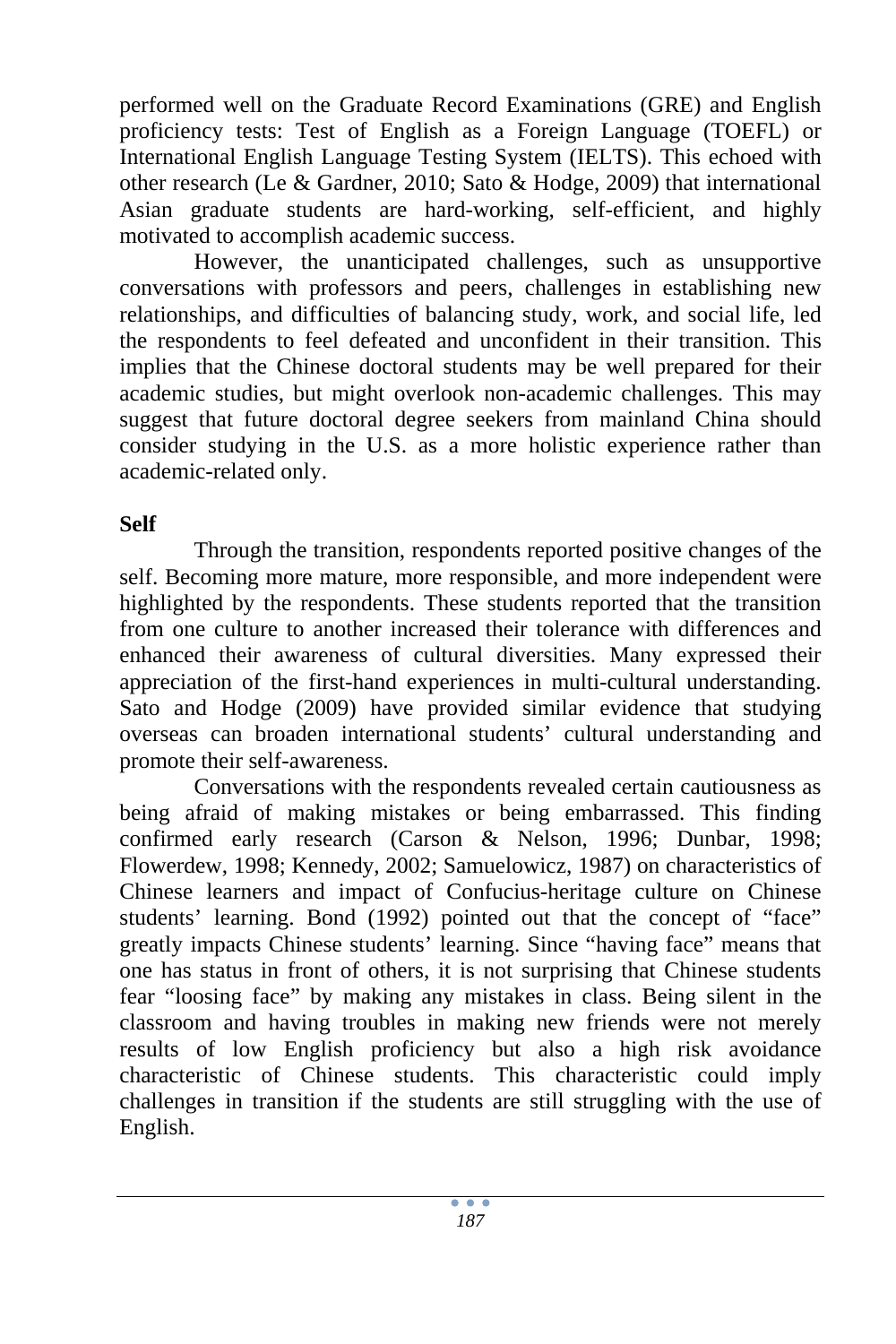## **Support**

Leaving the home country and departing from their support system in mainland China, the respondents described their transition to the U.S. as a challenging process. They reported that maintaining old relationships in China and initiating new friendships with American students were particularly difficult. The respondents noted that they usually turned to old friends in China or other Chinese students on campus for help and support. All respondents expressed willingness to make new friends with American students or other international students, but indicated that it was more difficult due to language barriers and cultural differences.

None of the respondents mentioned using institutional services such as International Students and Scholars Office or Consulting Center as useful sources for information and problem solving. On the contrary, the students expressed concerns about lack support for international graduate students, particularly doctoral students. This may imply that the services provided at the university level are not catered to the needs of doctoral students. This may also indicate that the Chinese students are not fully aware of the available support mechanisms on campus or they feel intimidated to ask for help. Early research (Heggins & Jackson, 2003; Zander, 1983) pointed out that Asian international students had a tendency to keep problems and challenges to themselves and may view seeking help as a sign of weakness. Support directly from instructors was considered important to the respondents' success in their academic endeavor. Respondents indicated that they valued a professor's encouragement and appreciated their understanding of ESL learners' experiences. They hoped that the faculty could recognize the challenges faced by international students, but sought to be treated equally with American and other English speaking students. Hodgson and Simoni (1995) found that students who do not perceive the institution as being supportive do not function well academically or psychologically. This may indicate that the lack of support from faculty in doctoral programs could greatly hinder the international Chinese students' academic performance.

#### **Strategies**

Many strategies that the respondents used in transition have been discussed above. These students sought support and help from long-lasting relationships in China or other Chinese students on campus. Spending additional time and effort on coursework was an important strategy that the respondents adopted to cope with academic challenges. These participants were willing to dedicate themselves to study and research to ensure their academic success. Improving English skills was also reported as a way to overcome challenges in academic study as well as interacting with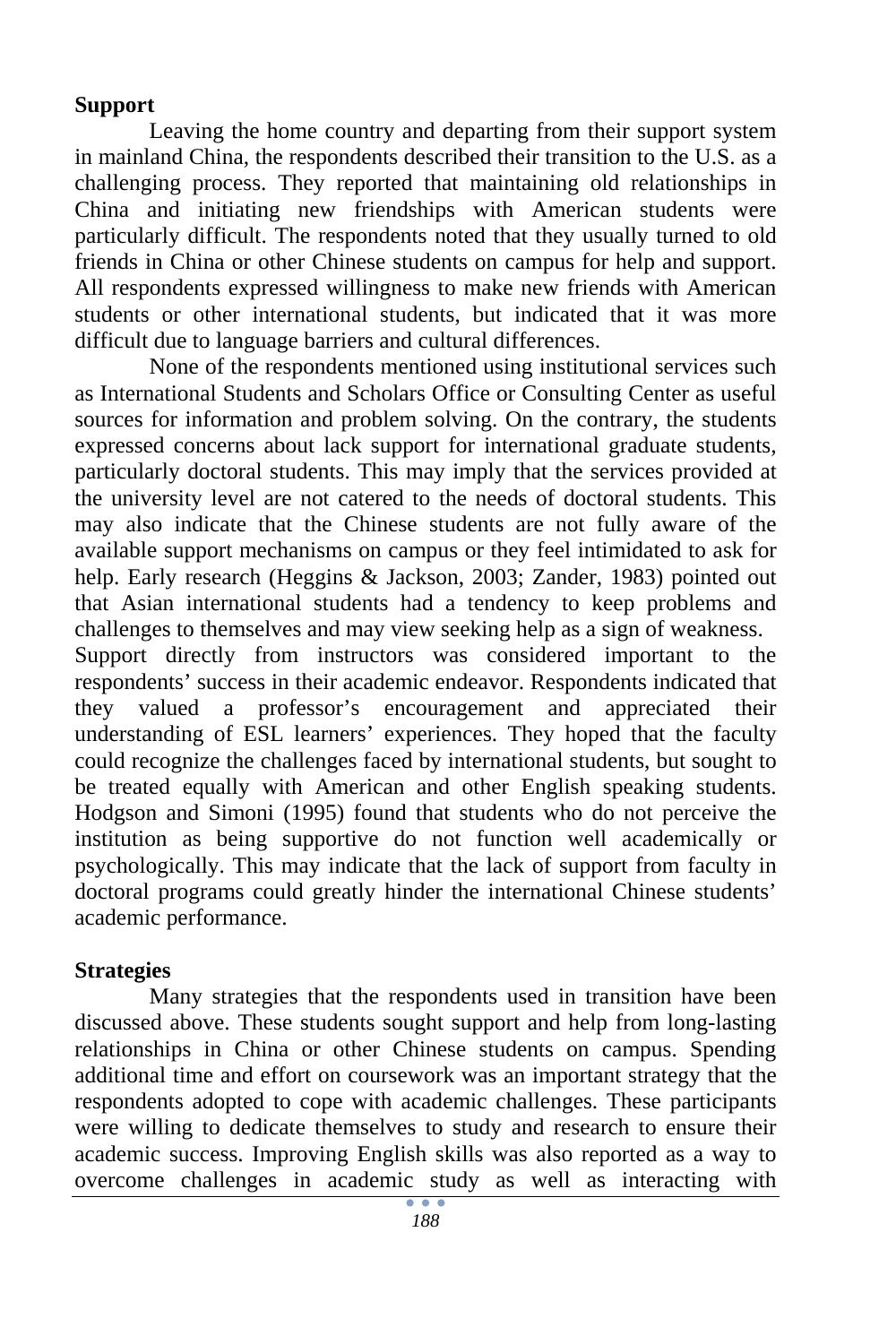American peers. Thus, the international Chinese doctoral students should be encouraged to become more attentive to cultural challenges and be better prepared for socio-cultural transition. This will help these Chinese learners alleviate their stress on cultural adjustment and ultimately benefit their academic endeavor.

#### **IMPLICATIONS AND CONCLUSION**

This qualitative study purposefully explored transition experiences of international Chinese students in doctoral programs at a Midwestern research university. Through the three emerging themes, being an ESL learner, tension in relationships, and changes of self-identification, the findings of the study offer a better understanding of international Chinese students pursuing doctoral degrees as a unique group of learners. This study discussed these students' transition experiences as well as four major factors that have significant influence on their transition outcomes: situation, self, support, and strategies. This study encourages faculty, administrators, and education practitioners to acknowledge, respect, and embrace an increasingly diverse world of doctoral students.

There are many strategies that U.S. colleges and universities can employ to support international Chinese doctoral students and possibly other international student groups. First, instructors of doctoral courses and advisors who work with international Chinese students might be encouraged to develop better understandings of Chinese students' special challenges and needs so that they can be more aware of their difficulties in transition (Yan & Berliner, 2009). Specifically, differences in learning styles between Chinese learners and their American peers should be made known to the instructors and advisors and necessary pedagogical reforms are encouraged to be carried out (Huang, 2012). Second, as supported by previous research (Heggins & Jackson, 2003; Jacob & Greggo, 2001; Ku, Lahman, Yeh, & Cheng, 2008; Rose, 2005), mentoring programs could be established to enhance international students' transition experiences. Both faculty-student and peer mentoring programs benefit international doctoral students who are struggling with adjustment issues.

U.S. higher education institutions can assist international doctoral students to establish a support network and provide them with more opportunities (both academic- and non-academic related) to be mingled with people from other cultures. It was found that a support network is a critical factor in the successful adjustment of international students (Carr, Koyama, & Thiagarajan, 2003). Lastly, U.S. colleges and universities could turn their focus from what international Chinese students need to what they can contribute. Thus, these doctoral students would be provided opportunities to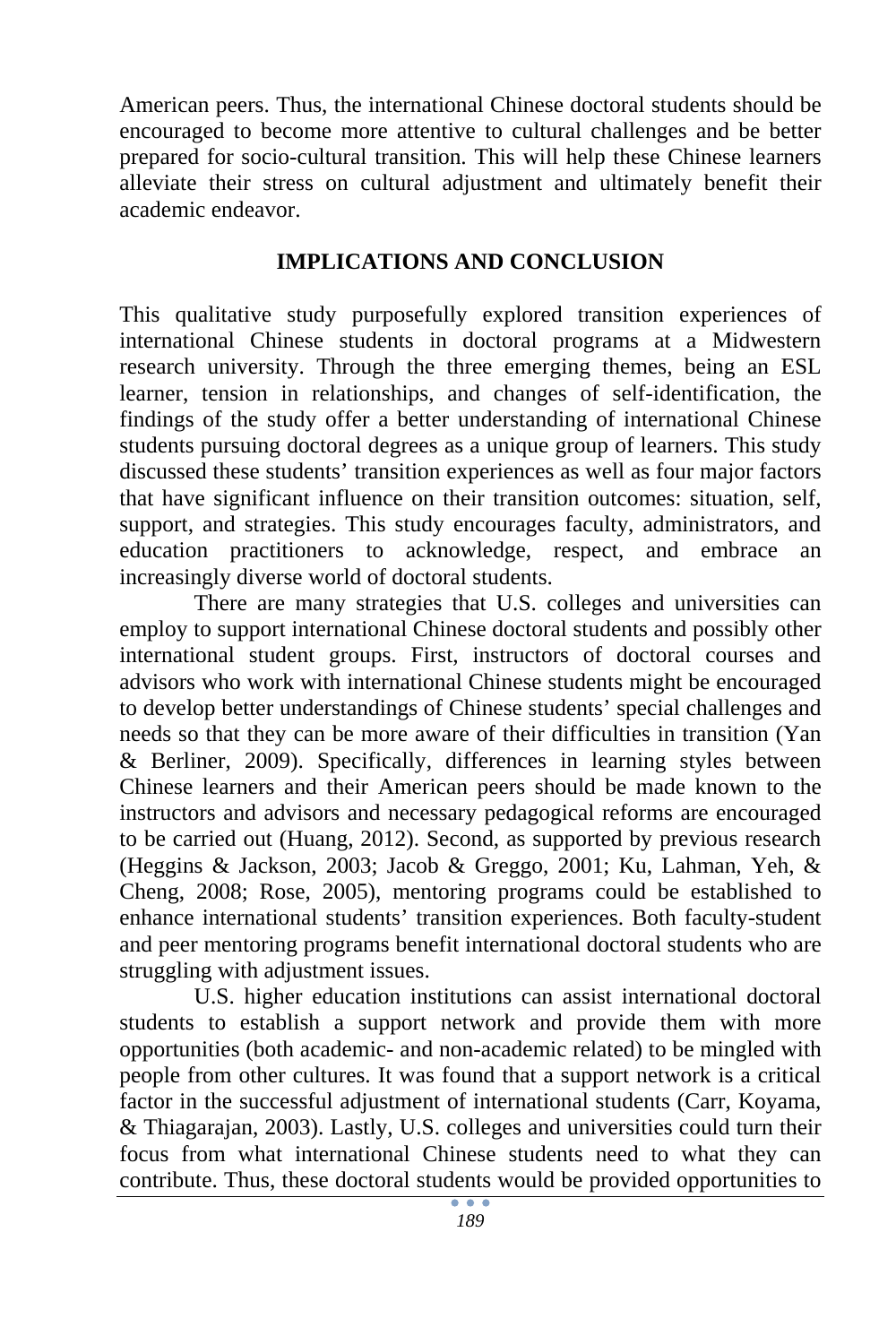share their own experiences and knowledge. This strategy can create a more supportive environment for both international and domestic students, who possess different backgrounds and knowledge, to capitalize on each other's strengths (Huang, 2012).

Since an increasing number of students from China will continue to study in U.S. higher education at a doctoral level, their transition experiences deserve additional and sustained attention. Future studies may consider individual differences in their transition. Within the group of international Chinese doctoral students, demographic characteristics, personal goals, and prior academic background may lead to different emphasis on their transitional experiences in the U.S. These individual differences need to be recognized and further studied. Future researchers can identify both short-term and long-term aspects of transition. Focusing on the transitional process, future study can identify changes overtime. This design will allow U.S. higher education institutions to better understand these students' experiences at different stages of transition, thus developing better strategies to support these students. Future study can take nationality into consideration. International students from different regions of the world may have very different experiences in transition. Students from English speaking countries, for instance, would probably not regard language as a critical barrier as students whose native language is not English. Through an increased understanding of this particular group of international students, U.S. higher education institutions can work toward ensuring a more satisfactory transition experience and higher completion rates for international Chinese doctoral students and potentially for all other international students.

#### **REFERENCES**

- Andrade, M. S. (2006). International students in English-speaking universities: Adjustment factors. *Journal of Research in International Education, 5*(2), 131-154.
- Ballard, B., & Clanchy, J. (1997). *Teaching international students: a brief guide for lecturers and supervisors.* Canberra: IDP Education Australia.
- Bond, M. (1992). *Beyond the Chinese face: Insights from psychology*. Hong Kong: Oxford University Press.
- Brainard, J. (2005, May 20). Foreign scientists' recruitment urged. *Chronicle of Higher Education,* pp. A22.
- Carr, J. L., Koyama, M., & Thiagarajan, M. (2003). A women's support group for Asian international students. *Journal of American College Health, 52,* 131-137.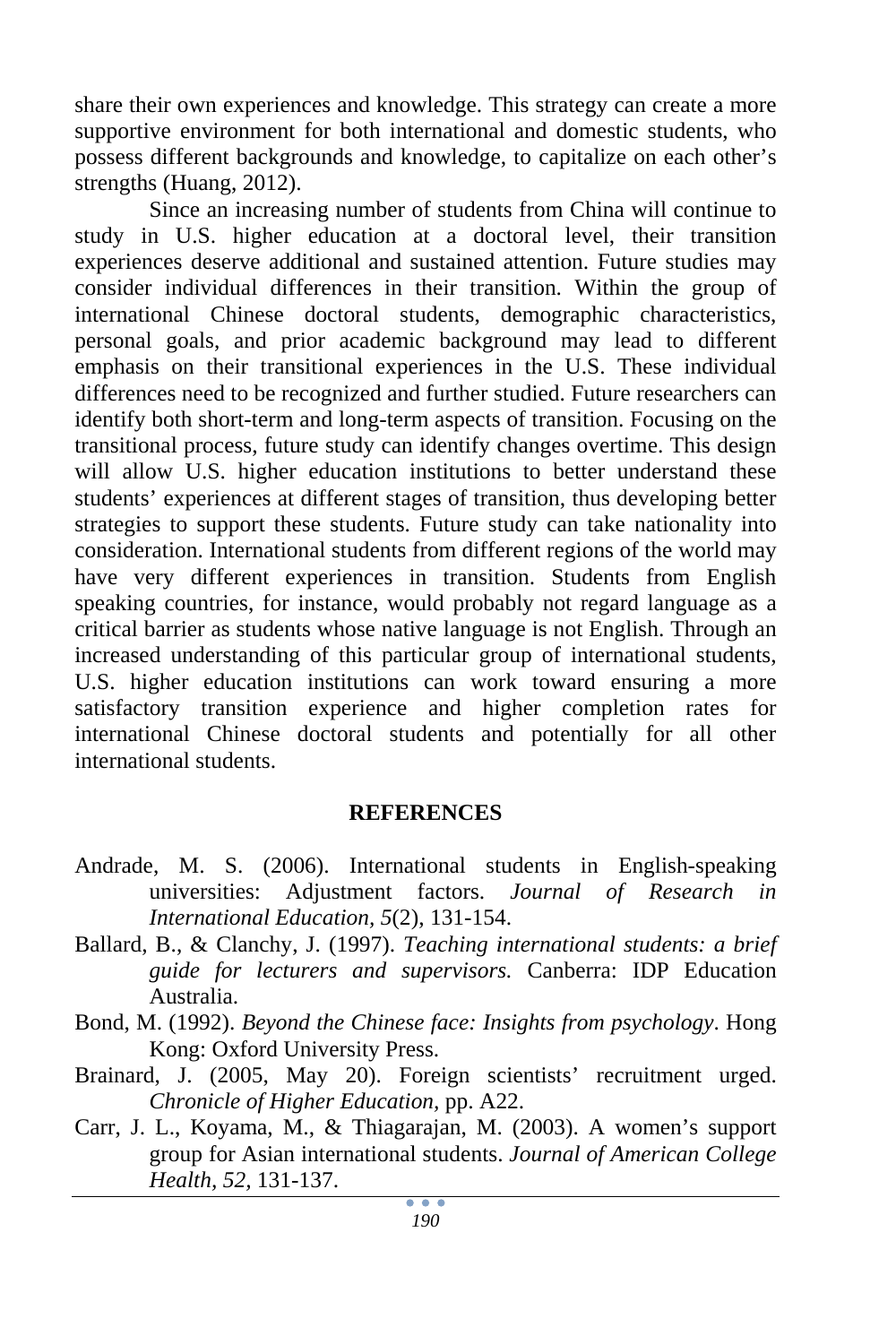- Carson, J. G., & Nelson, G. L. (1994). Writing groups: Cross-cultural issues. *Journal of Second Language Writing, 3,* 17-30.
- Chen, C. P. (1999). Common stressors among international college students: Research and counseling implications. *Journal of College Counseling, 2*, 49-65.
- Choi, T. (2006). Asian international students' academic adjustment in a U.S. graduate school and Stanton-Salazar's framework. *Pacific Asian Education, 18*, 51-68.
- Dalton, J. C. (1999). The significance of international issues and responsibilities in the contemporary work of student affairs. *New Directions for Student Services, 86*, 3-11.
- Dunbar, R. J. M. (1998). The social brain hypothesis. *Evolutionary Anthropology, 6*, 178-190.
- Durkin, K. (2011). Adapting to western norms of critical argumentation and debate. In L. Jin & M. Cortazzi (eds.), Researching Chinese Learners (pp. 274-291). New York, NY: Palgrave Macmillan.
- Feller, B. (2005, July 26). Business groups unite to command more attention for math, science. *Associated Press Newswires*. Retrieved from http://www. rutlandherald.com/apps/pbcs.dll/article?AID=/20050727/NEWS/50 726007/1011
- Flowerdew, L. (1998). A cultural perspective on group work. *ELT Journal, 52* (4), 323–328.
- Esterberg, K. G. (2002). *Qualitative methods in social research*. Boston: McGraw-Hill.
- Goodman, J., Schlossberg, N. K., & Anderson, M. (2006). *Counseling adults in transition: Linking practice with theory.* New York, NY: Springer.
- Hechanova-Alampay, R., Beehr, T.A., Christiansen, N.D. And Van Horn, R.K. (2002). Adjustment and strain among domestic and international student sojourners: A longitudinal study'. *School Psychology International, 23*(4), 458–74.
- Hayes, R. L., & Lin, H. (1994). Coming to America: Developing social support systems for international students. *Journal of Multicultural Counseling & Development, 22*(1), 7-16.
- Heggins, W. J., & Jackson, J. F. L. (2003). Understanding the collegiate experience for Asianinternational students at a Midwestern research university. *College Student Journal, 37*(3), 379 –391.
- Heyward, M. (2002). From international to intercultural: Redefining the international school for a globalized world. *Journal of Research in International Education, 1*(1), 9-32.

Hodgson, C. S., & Simoni, J. M. (1995). Graduate student academic and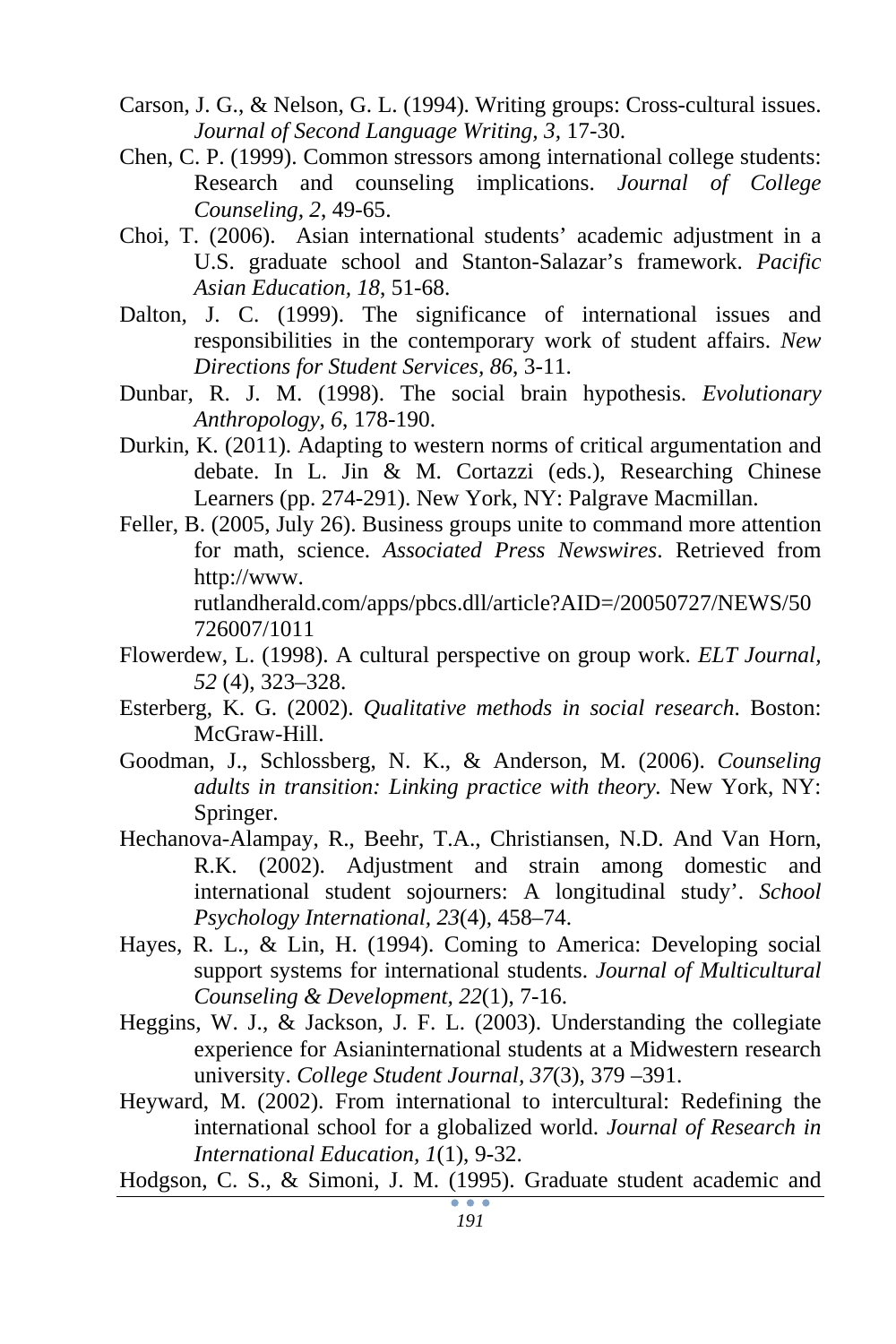psychological functioning. *Journal of College Student Development*, *36*, 244–253.

- Huang, Y. (2012). Transitioning challenges faced by Chinese graduate students. *Adult Learning, 23*(3), 138-147.
- Hung, H. (2006). What is missing in U.S. higher education: Looking into the learning experiences of Asian international students from cognitive and sociocultural perspectives. *Journal of Curriculum and Pedagogy*, *3*(2), 168–192.
- Institute of International Education. (2013a). International student totals by place of origin, 2011/12 - 2012/13. *Open Doors Report on International Educational Exchange*. Retrieved from http://www.iie.org/opendoors
- Institute of International Education. (2013b). International students by academic level and place of origin, 2012/13. *Open Doors Report on International Educational Exchange*. Retrieved from http://www.iie.org/opendoors
- Jacob, E. J., & Greggo, J. W. (2001). Using counselor training and collaborative programming strategies in working with international students. *Journal of Multicultural Counseling and Development, 29*, 73-88.
- Jin, L., & Cortazzi, M. (2006). Changing practices in Chinese cultures of learning, *Language, Culture and Curriculum, 19*(1), 5-20.
- Kennedy, P. (2002). Learning cultures and learning styles: Mythunderstandings about adult (Hong Kong) Chinese learners. *International Journal of Lifelong Education, 21*(5), 430-445.
- Kim, B. S. K., Yang, P. H., Atkinson, D. R., Wolfe, M. M., & Hong, S. (2001). Cultural value similarities and differences among Asian American ethnic groups. *Cultural Diversity & Ethnic Minority Psychology, 7,* 343–361.
- Ku, H.-Y., Lahman, M. K. E., Yeh, H.-T., & Cheng, Y.-C. (2008). Into the academy: preparing and mentoring international doctoral students. *Educational Technology Research and Development, 56*, 365-377.
- Le, T. & Gardner, S. K. (2010). Understanding the doctoral experience of Asian international students in the science, technology, engineering, and mathematics (STEM) fields: An exploration of one institutional context. *Journal of College Student Development, 51*(3), 252-264
- Lee, K., & Carrasquillo, A. (2006). Korean college students in the United States: Perceptoins of professors and students. *College Student Journal, 40*, 442-456.
- Leitz, C., Langer, C., & Furman, R. (2006). Establishing trustworthiness in social work. *Qualitative Social Work,* 5, 441–458.
- Leong, F. T. L., & Chou, E. L. (1996). Counseling international students. In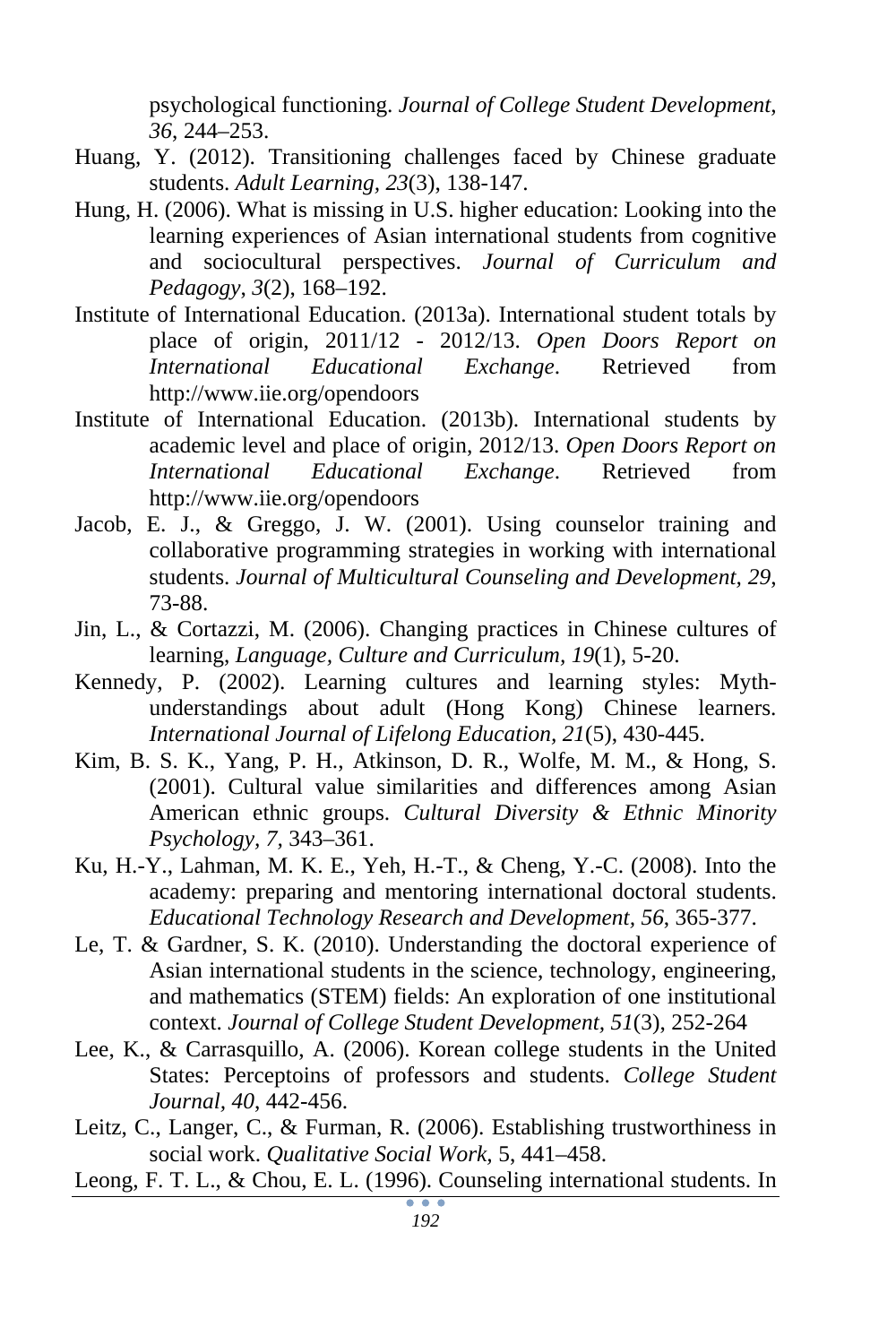P. B. Pedersen, J. G. Draguns,W. J. Lonner, & J. E. Trimble (Eds.), *Counseling across cultures* (4th ed., pp. 210–242). Thousand Oaks, CA: Sage.

- Lin, J. C. G., & Yi, J. K. (1997). Asian international students' adjustment: Issues and program suggestions. *College Student Journal*, *31*(4), 473–479.
- Lincoln, Y., & Guba, E. (1985). Naturalistic inquiry. Beverly Hills, Sage.
- Mori, S. (2000). Addressing the mental health concerns of international students. *Journal of Counseling and Development, 78*(2), 137-144.
- Moustakas, C. (1994). *Phenomenological research methods.* Thousand Oaks, CA: Sage.
- NAFSA (2012). The economic benefits of international students to the U.S. economy: Academic year 2011-2012. Retrieved from http://www.iie.org/Research-and- Publications/Open-Doors/Data/Special-Reports/Economic-Impact-of-International-**Students**
- National Science Foundation (NSF), National Center for Science and Engineering Statistics. 2012. *Doctorate Recipients from U.S. Universities: 2011*. Special Report NSF 13-301. Arlington, VA. Retrieved from http://www.nsf.gov/statistics/sed/.
- Nelson, L.J., Badger, S., & Wu, B. (2004). The influence of culture in emerging adulthood: Perspectives of Chinese college students. *International Journal of Behavioral Development, 28*, 26-36.
- Perrucci, R., & Hu, H. (1995). Satisfaction with social and educational experiences among international graduate students. *Research in Higher Education, 36*(4), 491-508.
- Peterson, D. M., Briggs, P., Dreasher, L., Horner, D.D., & Nelson, T. (1999). Contributions of international students and programs to campus diversity. *New Directions for Student Services, 86*, 67-77.
- Rahman, O., & Rollock, D. (2004). Acculturation, competence, and mental health among South Asian students in the United States. *Journal of Multicultural Counseling and Development, 32,* 130–141.
- Rose, G. L. (2005). Group differences in graduate students' concepts of the ideal mentor. *Research in Higher Education, 46*, 53-80.
- Samuelowicz, K. (1987). Learning problems of overseas students. *Higher Education Research and Development*, *6*, 21-134.
- Sato, T., & Hodge, S. R. (2009). Asian international doctoral students' experiences at two American universities: Assimilation, accommodation, and resistance. *Journal of Diversity in Higher Education, 2*(3), 136-148.
- Tinto, V. (1993). Leaving college: Rethinking the causes and cures of student attrition (2<sup>nd</sup> ed.). Chicago, IL: University of Chicago Press.